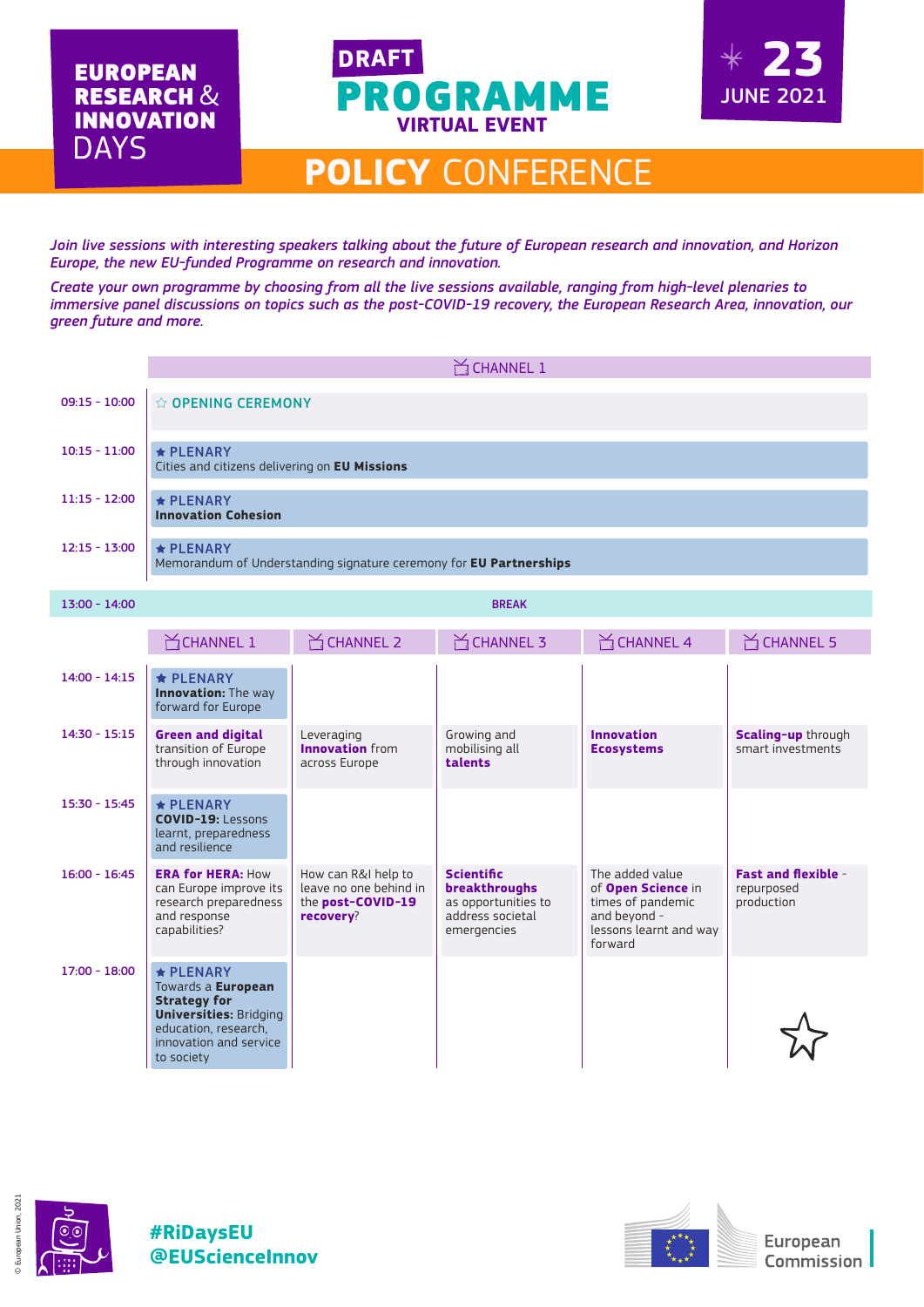### **EUROPEAN RESEARCH & INNOVATION DAYS**





# **POLICY** CONFERENCE

|                 | CHANNEL 1                                                                                                           | $\sum$ CHANNEL 2                                                                             | $\cong$ CHANNEL 3                                                                                                                          | CHANNEL 4                                                                                      | $\sum$ CHANNEL 5                                                                                                  |
|-----------------|---------------------------------------------------------------------------------------------------------------------|----------------------------------------------------------------------------------------------|--------------------------------------------------------------------------------------------------------------------------------------------|------------------------------------------------------------------------------------------------|-------------------------------------------------------------------------------------------------------------------|
| $09:00 - 09:15$ | $\star$ PLENARY<br>The new ERA:<br>Put in motion                                                                    |                                                                                              |                                                                                                                                            |                                                                                                |                                                                                                                   |
| $09:30 - 10:15$ | A common Policy<br><b>Agenda</b> and a Pact<br>for R&I                                                              | Joint Investments in<br>the context of <b>ERA</b>                                            | <b>Re-imagining science</b><br>advice to policy after<br>COVID-19. How to build<br>a stronger, better-<br>connected ecosystem<br>in Europe | Working hand in hand<br>with and for <b>Cohesion</b><br>in the new ERA                         | <b>Building careers</b><br>and being assessed:<br>A challenge for young<br>researchers?                           |
| $10:30 - 10:45$ | <b>★ PLENARY</b><br><b>R&amp;I to build back</b><br>better                                                          |                                                                                              |                                                                                                                                            |                                                                                                |                                                                                                                   |
| $11:00 - 11:45$ | <b>Partnering with</b><br><b>Member States</b><br>to prioritise<br>transformative R&I<br>investments and<br>reforms | reCO2ver: Resilient<br>European low-carbon<br>industries in a new ERA                        | <b>Mission Ocean, Seas</b><br>and Waters<br>for Recovery                                                                                   | <b>Regions and local</b><br><b>authorities</b> at the<br>forefront of the<br>recovery process  | Post-COVID-19<br>recovery for cities:<br>The <b>New European</b><br><b>Bauhaus</b> Initiative                     |
| $12:00 - 12:15$ | $\star$ PLENARY<br><b>Global Approach</b><br>to R&I - combining<br>forces for bigger<br>impact                      |                                                                                              |                                                                                                                                            |                                                                                                |                                                                                                                   |
| $12:30 - 13:15$ | <b>Pooling global</b><br>efforts to jointly tackle<br>global challenges                                             | Aligning <b>EU and</b><br><b>Member State</b><br>efforts                                     | <b>Association in</b><br><b>Horizon</b> - building<br>Bridges for a stronger<br><b>ERA</b>                                                 | <b>Open strategic</b><br>autonomy:<br>How does it work?                                        | Promoting the<br><b>fundamental values</b><br>in research and<br>innovation globally                              |
| $13:15 - 14:00$ |                                                                                                                     |                                                                                              | <b>BREAK</b>                                                                                                                               |                                                                                                |                                                                                                                   |
| $14:00 - 14:15$ | $\star$ PLENARY<br>A clean and healthy<br>planet for all                                                            |                                                                                              |                                                                                                                                            |                                                                                                |                                                                                                                   |
| $14:15 - 14:30$ | <b>RESPonsible Island</b><br><b>Prize</b> – Award<br>Ceremony                                                       |                                                                                              |                                                                                                                                            |                                                                                                |                                                                                                                   |
| $14:30 - 15:15$ | <b>Europe's future is</b><br>the bioeconomy:<br>How can today's youth<br>shape this transition?                     | Biodiversity rich<br>farming systems:<br>Let's make it happen!                               | Leading the global<br>clean energy race                                                                                                    | Putting European<br><b>Transport</b> on track for<br>the future                                | <b>Systemic approaches</b><br>towards sustainability<br>transitions: Circular<br>economy as a<br>transversal need |
| $15:30 - 15:45$ | $\bigstar$ PLENARY<br>The digital decade:<br>leaving no one behind                                                  |                                                                                              |                                                                                                                                            |                                                                                                |                                                                                                                   |
| $16:00 - 16:45$ | <b>Transforming digital</b><br>governments: Where<br>disruptive innovation<br>meets EU values                       | <b>Digital</b><br><b>Infrastructures</b><br>and <b>European Open</b><br><b>Science Cloud</b> | The turning point:<br><b>Digital innovation in</b><br>education and training                                                               | <b>Disruptive</b><br><b>innovators:</b> From<br>frontier research to<br>conquering new markets | R&I for the <b>future</b><br>of work - from<br>principles to actions                                              |
| $17:00 - 18:00$ | ★ PLENARY<br>How can we create<br>a green future<br>together?                                                       |                                                                                              |                                                                                                                                            |                                                                                                |                                                                                                                   |
| 10.00           |                                                                                                                     |                                                                                              |                                                                                                                                            |                                                                                                |                                                                                                                   |

18:00  $\angle$   $\hat{X}$  WRAP UP & CONCLUSIONS



© European Union, 2021

European Union, 2021

#### **#RiDaysEU @EUScienceInnov**



European Commission